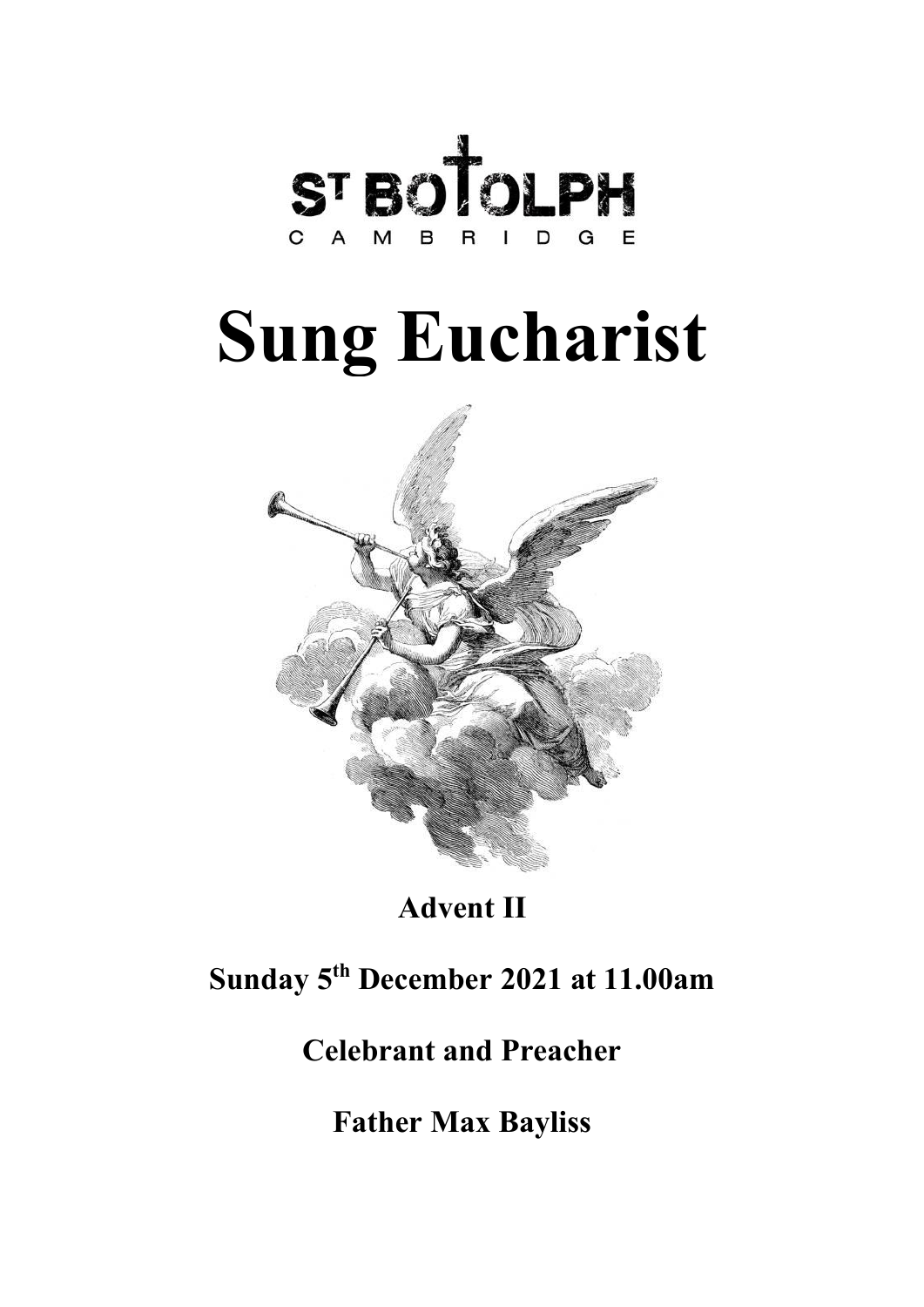#### ¶ *Please stand*

# *WELCOME*

#### **The Introit Anthem Boris Ord** *Adam lay ye bounden*

| Adam lay ybounden,       | Nor had one apple taken been, |
|--------------------------|-------------------------------|
| Bounden in a bond;       | The apple taken been,         |
| Four thousand winter     | Then had never Our Lady       |
| Thought he not too long. | A-been heaven's queen.        |
| $\lambda$ 1 11 $\alpha$  | 1111                          |

And all was for an apple, An apple that he took, As clerkës finden written In their book.

Blessed be the time That apple taken was. Therefore we may singen  *Deo gratias!*

# **THE INTROIT HYMN NEH 6** *Hark the glad sound*

# ¶ *Please kneel or sit*

# *THE LORD'S PRAYER*

OUR Father, which art in heaven, hallowed be thy name; thy kingdom come; thy will be done; in earth as it is in heaven. Give us this day our daily bread. And forgive us our done; in earth as it is in heaven. Give us this day our daily bread. And forgive us our trespasses, as we forgive them that trespass against us. And lead us not into temptation; but deliver us from evil. **Amen.**

# *THE COLLECT FOR PURITY*

LMIGHTY God, unto whom all hearts be open, all desires known, and from whom no **ALMIGHTY God, unto whom all hearts be open, all desires known, and from whom no** secrets are hid; Cleanse the thoughts of our hearts by the inspiration of thy Holy Spirit, that we may perfectly love thee, and worthily magnify thy holy Name; through Christ our Lord. **Amen.** 

# *THE COLLECT FOR THE SOVEREIGN*

LMIGHTY God, whose kingdom is everlasting, and power infinite: Have mercy upon the A LMIGHTY God, whose kingdom is everlasting, and power infinite: Have mercy upon the whole Church; and so rule the heart of thy chosen servant ELIZABETH, our Queen and Governor, that she (knowing whose minister she is) may above all things seek thy honour and glory: and that we, and all her subjects (duly considering whose authority she hath) may faithfully serve, honour, and humbly obey her, in thee, and for thee, according to thy blessed Word and ordinance; through Jesus Christ our Lord, who with thee and the Holy Ghost liveth and reigneth, ever one God, world without end. **Amen.**

# *THE COLLECT OF THE DAY*

BLESSED Lord, who hast caused all holy Scriptures to be written for our learning: Grant that we may in such wise hear them, read, mark, learn, and inwardly digest them, that If that we may in such wise hear them, read, mark, learn, and inwardly digest them, that by patience and comfort of thy holy Word, we may embrace and ever hold fast the blessed hope of everlasting life, which thou hast given us in our Saviour Jesus Christ. **Amen.**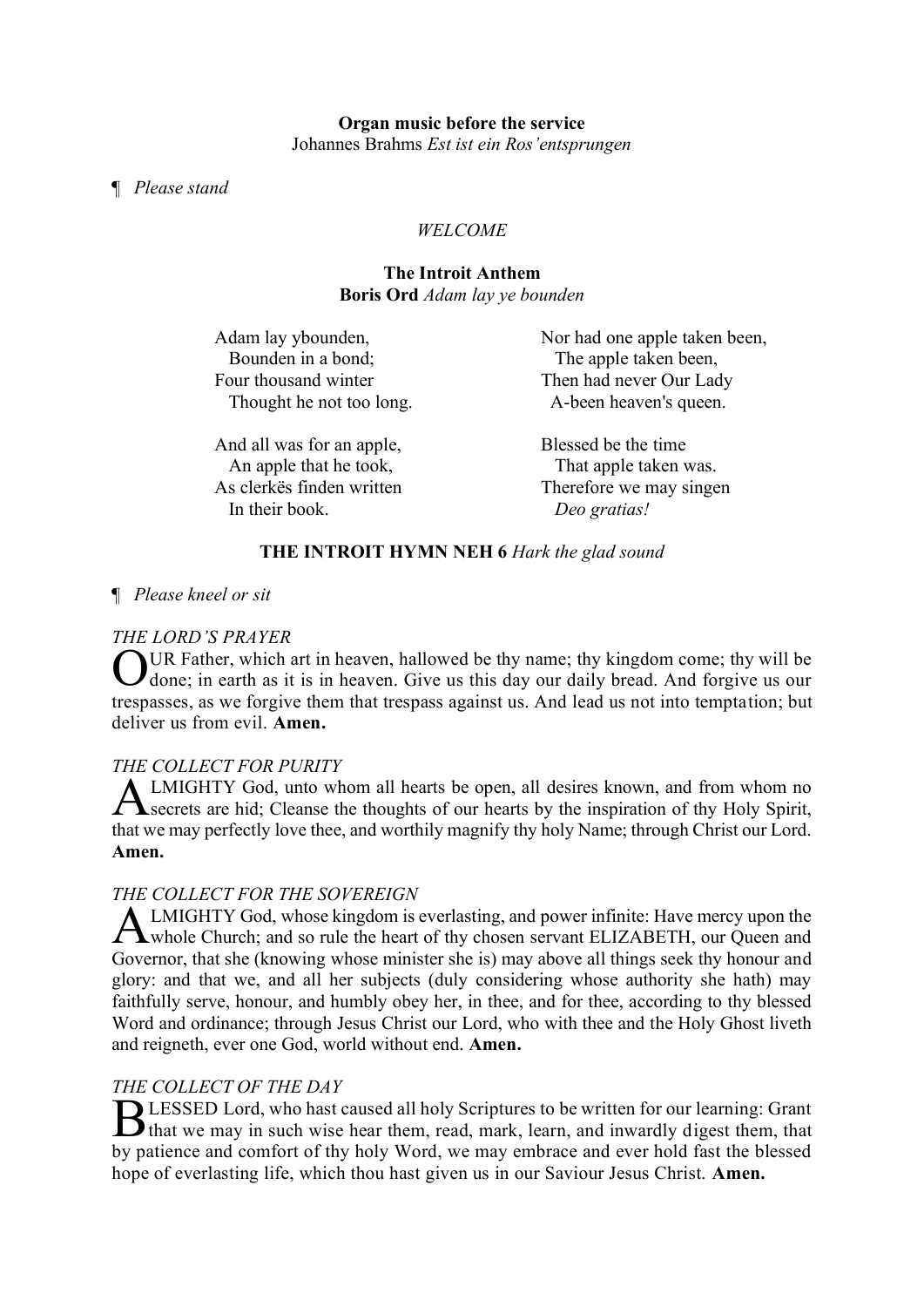# ¶ *Please sit*

*THE EPISTLE (read by Nell Burnham)*

*The Epistle is written in the fifteenth chapter of the Letter of Paul to the Romans, beginning at the fourth verse.*

WHATSOEVER things were written aforetime were written for our learning; that we through patience and comfort of the Scriptures might have hope. Now the God of through patience and comfort of the Scriptures might have hope. Now the God of patience and consolation grant you to be like-minded one towards another, according to Christ Jesus: that ye may with one mind and one mouth glorify God, even the Father of our Lord Jesus Christ. Wherefore receive ye one another, as Christ also received us, to the glory of God. Now I say, that Jesus Christ was a minister of the circumcision for the truth of God, to confirm the promises made unto the fathers; and that the Gentiles might glorify God for his mercy; as it is written, For this cause I will confess to thee among the Gentiles, and sing unto thy Name. And again he saith, Rejoice, ye Gentiles, with his people. And again, Praise the Lord, all ye Gentiles, and laud him, all ye people. And again, Esaias saith, There shall be a root of Jesse, and he that shall rise to reign over the Gentiles, in him shall the Gentiles trust. Now the God of hope fill you with all joy and peace in believing, that ye may abound in hope, through the power of the Holy Ghost.

*Here ends the Epistle.*

¶ *Please stand*

**THE GRADUAL HYMN NEH 1** (tune i) *Creator of the stars of night* (Verses 1 & 6 full, verses 2 & 4 lower voices, verses 3 & 5 upper voices)

*THE GOSPEL*

*The Gospel is written in the twenty-first chapter of the Gospel according to St. Luke, beginning at the twenty-fifth verse.*

# **Glory be to thee, O Lord.**

ND there shall be signs in the sun, and in the moon, and in the stars; and upon the earth distress of nations, with perplexity, the sea and the waves roaring; men's hearts **A** failing them for fear, and for looking after those things which are coming on the A ND there shall be signs in the sun, and in the moon, and in the stars; and upon the earth distress of nations, with perplexity, the sea and the waves roaring; men's hearts failing them for fear, and for looking after tho coming in a cloud with power and great glory. And when these things begin to come to pass, then look up, and lift up your heads; for your redemption draweth nigh. And he spake to them a parable; Behold the fig-tree, and all the trees; when they now shoot forth, ye see and know of your own selves that summer is now nigh at hand. So likewise ye, when ye see these things come to pass, know ye that the kingdom of God is nigh at hand. Verily I say unto you, This generation shall not pass away, till all be fulfilled: heaven and earth shall pass away; but my words shall not pass away.

# **Praise be to thee, O Christ.**

*THE NICENE CREED (Merbecke: NEH 542 – sung by all)*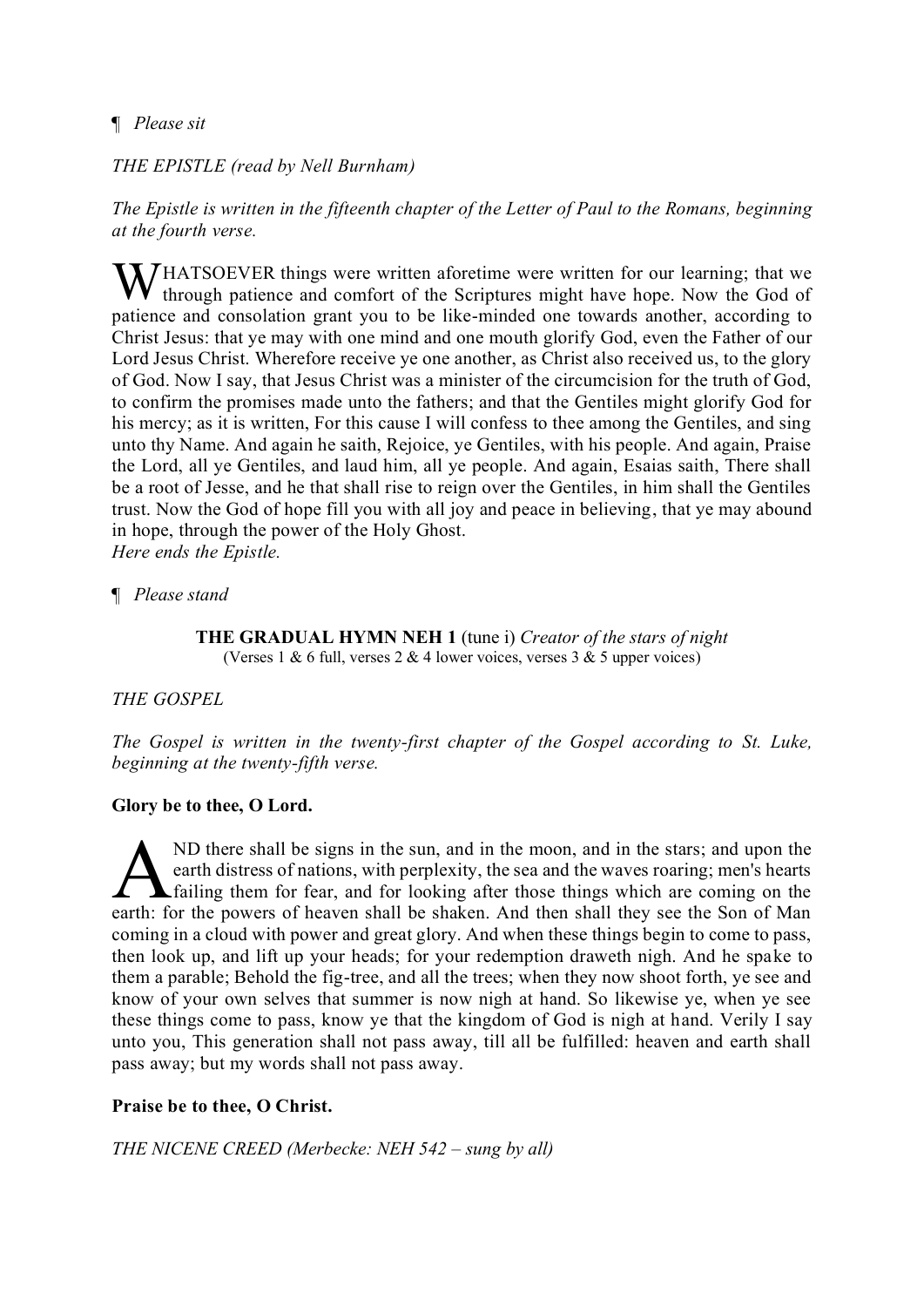#### *THE SERMON* Father Max

#### **Carol Edgar Pettman** *The Angel Gabriel*

1 The angel Gabriel from heaven came, His wings as drifted snow, his eyes as flame; "All hail," said he, "thou lowly maiden Mary, Most highly favoured lady," Gloria!

2 "For know a blessed Mother thou shalt be, All generations laud and honour thee, Thy Son shall be Emmanuel, by seers foretold, Most highly favoured lady," Gloria!

3 Then gentle Mary meekly bowed her head, "To me be as it pleaseth God," she said, "My soul shall laud and magnify his holy Name." Most highly favoured lady, Gloria!

#### ¶ *Please stand*

#### **THE OFFERTORY HYMN NEH** *5 Hark! A herald voice is calling*

#### ¶ *Please kneel or sit*

Let us pray for the whole state of Christ's Church militant here on earth:

#### *THE PRAYER FOR THE CHURCH MILITANT*

LMIGHTY and ever living God, who by thy holy Apostle hast taught us to make prayers, ALMIGHTY and ever living God, who by thy holy Apostle hast taught us to make prayers,<br>A and supplications, and to give thanks for all men; We humbly beseech thee most mercifully to accept our oblations, and to receive these our prayers, which we offer unto thy Divine Majesty; beseeching thee to inspire continually the Universal Church with the spirit of truth, unity, and concord: And grant that all they that do confess thy holy Name may agree in the truth of thy holy Word, and live in unity and godly love.

We beseech thee also to save and defend all Christian kings, princes and governors; and specially thy servant Elizabeth our Queen; that under her we may be godly and quietly governed: and grant unto her whole council, and to all that are put in authority under her, that they may truly and indifferently minister justice, to the punishment of wickedness and vice, and to the maintenance of thy true religion, and virtue.

Give grace, O heavenly Father, to all Bishops and Curates, that they may, both by their life and doctrine, set forth thy true and lively Word, and rightly and duly administer thy holy Sacraments.

And to all thy People give thy heavenly grace; and especially to this congregation here present; that, with meek heart and due reverence, they may hear, and receive thy holy Word; truly serving thee in holiness and righteousness all the days of their life.

And we most humbly beseech thee, of thy goodness, O Lord, to comfort and succour all them who, in this transitory life, are in trouble, sorrow, need, sickness, or any other adversity. And we also bless thy holy Name for all thy servants departed this life in thy faith and fear; beseeching thee to give us grace so to follow their good examples, that with them we may be partakers of thy heavenly kingdom. Grant this, O Father, for Jesus Christ's sake, our only Mediator and Advocate. **Amen.**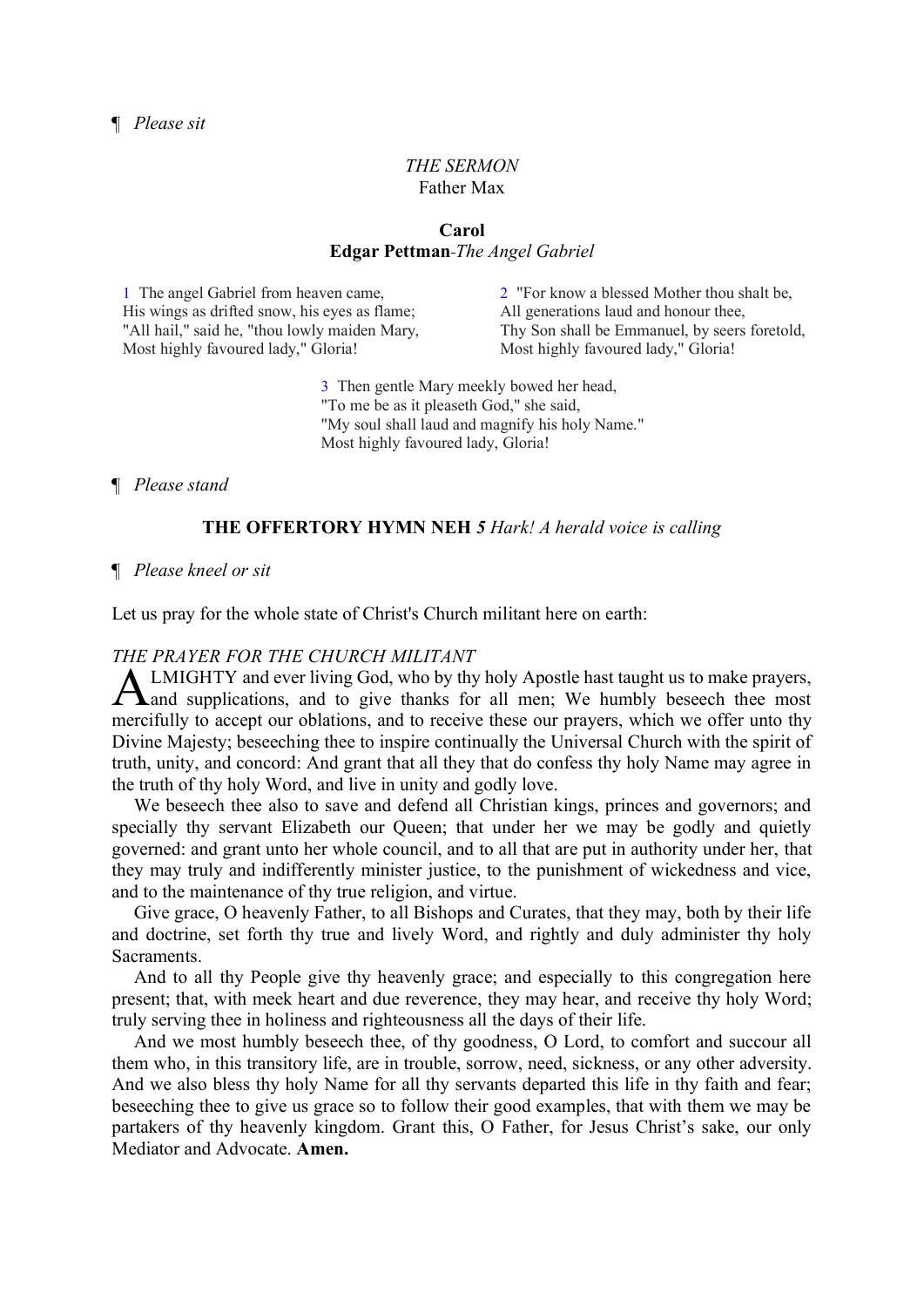#### *THE INVITATION TO CONFESSION*

 $\sum E$  that do truly and earnestly repent you of your sins, and are in love and charity with your The that do truly and earnestly repent you of your sins, and are in love and charity with your neighbours, and intend to lead a new life, following the commandments of God, and walking from henceforth in his holy ways; Draw near with faith, and take this holy Sacrament to your comfort; and make your humble confession to Almighty God, meekly kneeling upon your knees.

#### *THE CONFESSION*

#### LMIGHTY God,

**Father of our Lord Jesus Christ, Maker of all things, Judge of all men; We**  A **acknowledge and bewail our manifold sins and wickedness, Which we, from time to time, most grievously have committed, By thought, word, and deed, Against thy Divine Majesty, Provoking most justly thy wrath and indignation against us. We do earnestly repent, And are heartily sorry for these our misdoings; The remembrance of them is grievous unto us; The burden of them is intolerable. Have mercy upon us, Have mercy upon us, most merciful Father; For thy Son our Lord Jesus Christ's sake, Forgive us all that is past; And grant that we may ever hereafter Serve and please thee In newness of life, To the honour and glory of thy Name; Through Jesus Christ our Lord. Amen.** 

#### *THE ABSOLUTION*

ALMIGHTY God, our heavenly Father, who of his great mercy hath promised forgiveness of sins to all them that with hearty repentance and true faith turn unto him; forgiveness of sins to all them that with hearty repentance and true faith turn unto him; Have mercy upon you; + pardon and deliver you from all your sins; confirm and strengthen you in all goodness; and bring you to life eternal; through Jesus Christ our Lord. **Amen.**

# *THE COMFORTABLE WORDS*

EAR what comfortable words our Saviour Christ saith unto all who truly turn to him. **FEAR** what comfortable words our Saviour Christ saith unto all who truly turn to him.<br> *Come unto me, all ye that travail and are heavy laden, and I will refresh you. So God loved the world, that he gave his only-begotten Son, to the end that all that believe in him should not perish, but have everlasting life.* Hear also what Saint Paul saith. *This is a true saying, and worthy of all men to be received, That Christ Jesus came into the world to save sinners.* Hear also what Saint John saith. *If any man sin, we have an Advocate with the Father, Jesus Christ the righteous; and he is the propitiation for our sins.*

¶ *Please stand*

*THE SURSUM CORDA* The Lord be with you. The Lord be with you. Lift up your hearts. **We lift them up unto the Lord**. Let us give thanks unto our Lord God. **It is meet and right so to do.** 

It is very meet, right, and our bounden duty, that we should at all times, and in all places, give thanks unto thee, O Lord, Holy Father, Almighty, Everlasting God. Therefore with Angels and Archangels, and with all the company of heaven, we laud and magnify thy glorious Name; evermore praising thee, and singing: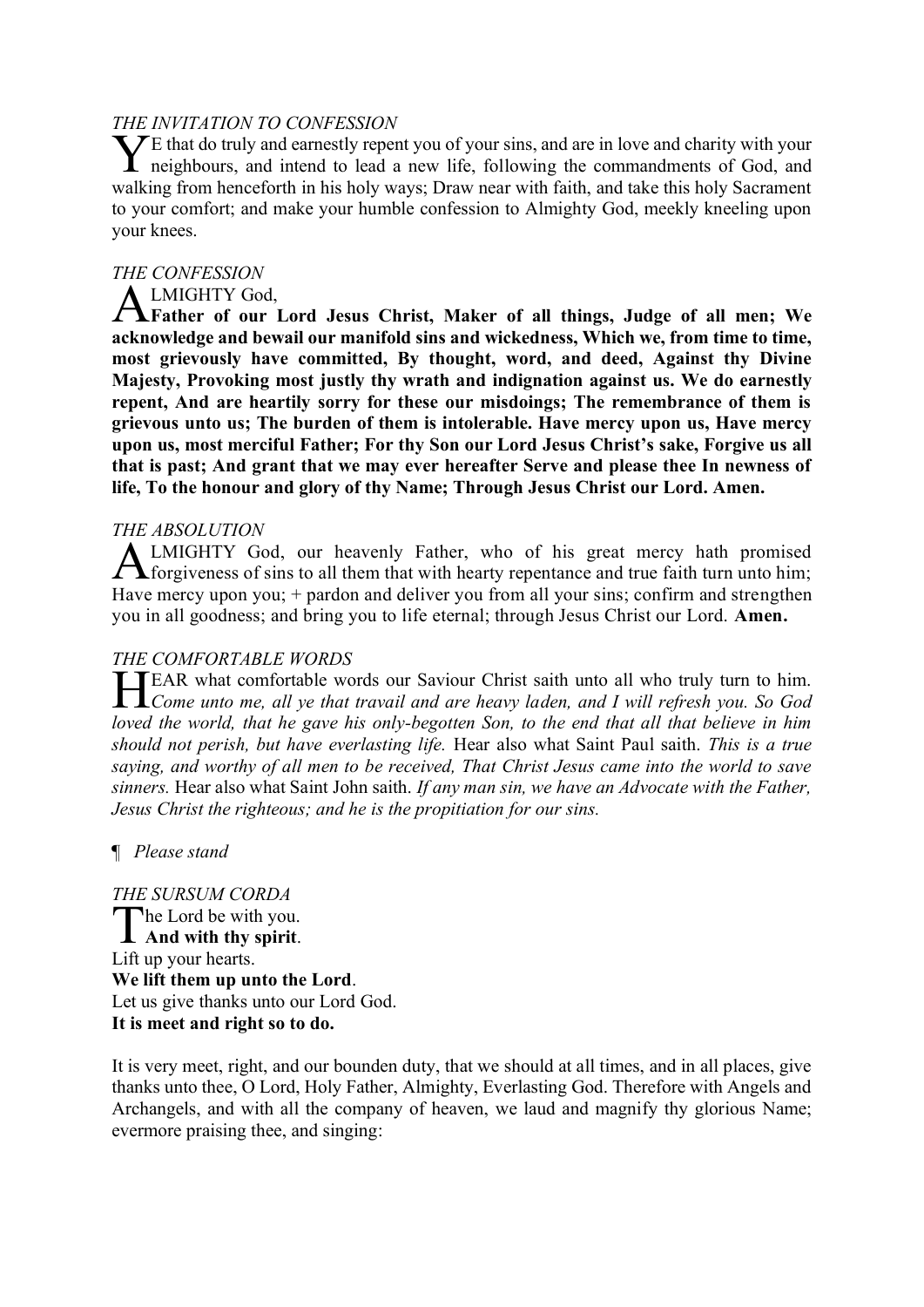#### *THE SANCTUS & BENEDICTUS (Wood in the Phrygian mode)*

**FOLY**, holy, holy, Lord God of hosts, heaven and earth are full of thy glory: Glory be to the c, O Lord most High. Amen. + Blessed is he that cometh in the name of the Lord. **Thee, O Lord most High. Amen.** + Blessed is he that cometh in the name of the Lord. Hosanna in the highest.

#### ¶ *Please kneel or sit*

#### *THE PRAYER OF HUMBLE ACCESS*

We do not presume to come to this thy Table, O merciful Lord, trusting in our own righteousness, but in thy manifold and great mercies. We are not worthy so much as to righteousness, but in thy manifold and great mercies. We are not worthy so much as to gather up the crumbs under thy Table. But thou art the same Lord, whose property is always to have mercy: Grant us therefore, gracious Lord, so to eat the flesh of thy dear Son Jesus Christ, and to drink his blood, that our sinful bodies may be made clean by his body, and our souls washed through his most precious blood, and that we may evermore dwell in him, and he in us. Amen.

# *THE PRAYER OF CONSECRATION*

LMIGHTY God, our heavenly Father, who of thy tender mercy, didst give thine only Son **ALMIGHTY God, our heavenly Father, who of thy tender mercy, didst give thine only Son**<br>Jesus Christ to suffer death upon the Cross for our redemption; who made there (by his one oblation of himself once offered) a full, perfect, and sufficient sacrifice, oblation, and satisfaction, for the sins of the whole world; and did institute, and in his holy Gospel command us to continue, a perpetual memory of that his precious death, until his coming again: Hear us, O merciful Father, we most humbly beseech thee; and grant that by the power of the Holy Spirit, we receiving these thy creatures of bread and wine, according to thy Son our Saviour Jesus Christ's holy institution, in remembrance of his death and passion, may be partakers of his most blessed + Body and Blood: Who, in the same night that he was betrayed, took Bread; and when he had given thanks, he brake it, and gave it to his disciples, saying: *Take, eat, this is my Body, which is given for you; Do this in remembrance of me.* Likewise, after supper, he took the Cup; and, when he had given thanks, he gave it to them, saying: *Drink ye all of this; for this is my Blood of the New Testament, which is shed for you, and for many, for the remission of sins; Do this, as oft as ye shall drink it, in remembrance of me.* Amen.

#### *THE AGNUS DEI (Wood in the Phrygian mode)*

#### *THE INVITATION*

The Body of our Lord Jesus Christ, which was given for thee, preserve thy body and soul unto everlasting life: Take and eat this in remembrance that Christ died for thee, and feed on him in thy heart by faith with thanksgiving.

#### *THE COMMUNION*

#### **Communion Anthem** *Lennox Berkeley I sing of a maiden*

I sing of a maiden That is makeless. King of all kinges To her son she ches.

He came all so stille There his mother was, As dew in Aprille That falleth on the grass.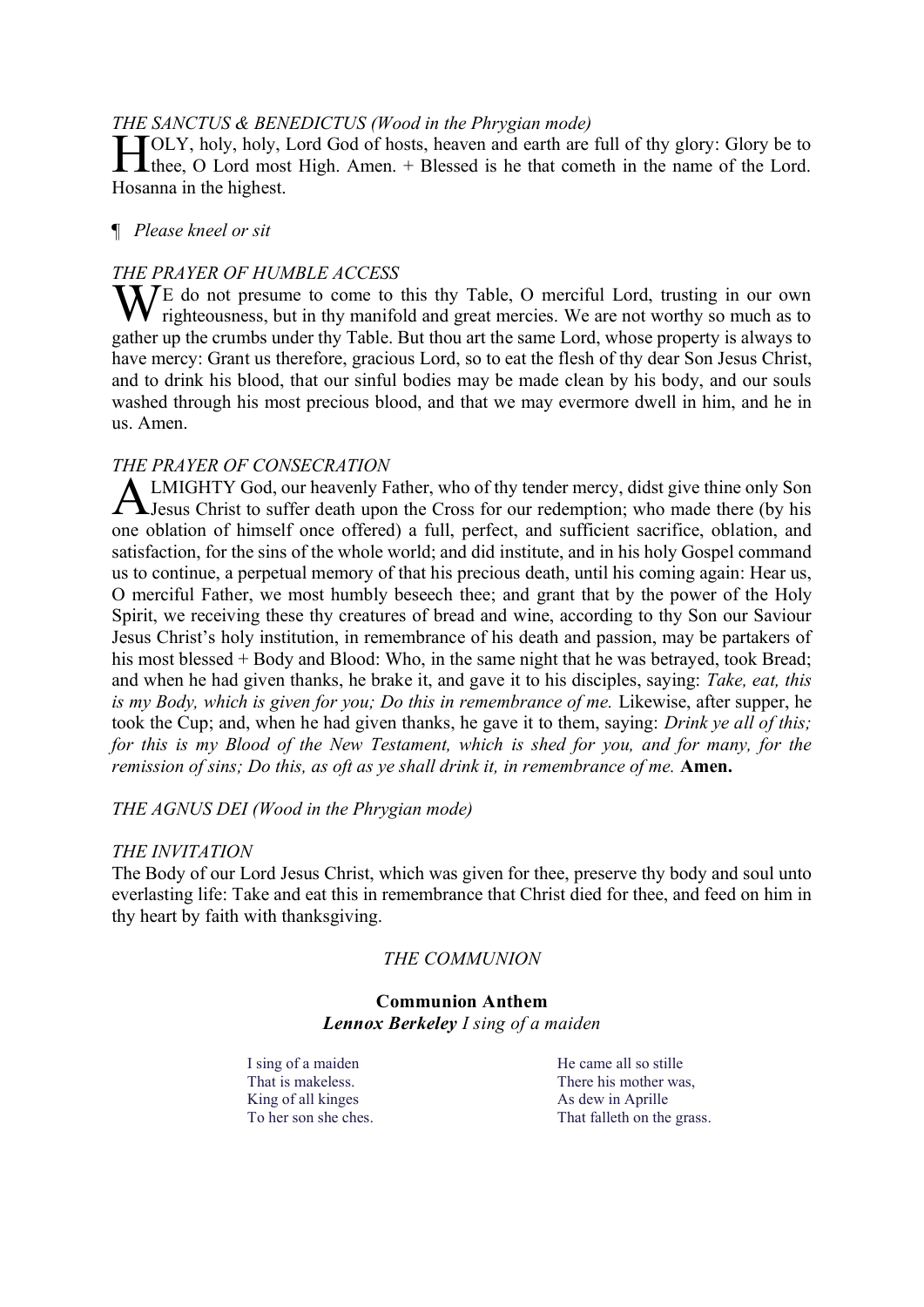He came all so stille To his mother's bowr, As dew in Aprille That falleth on the flower. Mother and maiden Was never none but she; Well may such a lady Goddes mother be.

Mother and maiden Was never none but she; Well may such a lady Godës mother be.

 *15th century*

¶ *Please stand*

# **THE COMMUNION HYMN NEH 13** *O quickly come, dread Judge of all*

# *THE PRAYER OF OBLATION*

LORD and heavenly Father, we thy humble servants entirely desire thy fatherly goodness O mercifully to accept this our sacrifice of praise and thanksgiving; most humbly beseeching thee to grant, that by the merits and death of thy Son Jesus Christ, and through faith in his blood, we and all thy whole Church may obtain remission of our sins, and all other benefits of his passion. And here we offer and present unto thee, O Lord, ourselves, our souls and bodies, to be a reasonable, holy, and lively sacrifice unto thee; humbly beseeching thee, that all we, who are partakers of this Holy Communion, may be fulfilled with thy grace and heavenly benediction. And although we be unworthy, through our manifold sins, to offer unto thee any sacrifice, yet we beseech thee to accept this our bounden duty and service; not weighing our merits, but pardoning our offences, through Jesus Christ our Lord; by whom, and with whom, in the unity of the Holy Ghost, all honour and glory be unto thee, O Father Almighty, world without end.

**Amen.** 

# *THE BLESSING*

HE peace of God, which passeth all understanding, keep your hearts and minds in the THE peace of God, which passeth all understanding, keep your hearts and minds in the knowledge and love of God, and of his Son Jesus Christ our Lord: And the blessing of God Almighty, + the Father, the Son, and the Holy Ghost, be amongst you and remain with you always.

¶ *Please stand*

**THE RECESSIONAL HYMN NEH 3** *Come, thou long-expected Jesus* (tune ii)

**Organ Voluntary**

**A. Guilmant** *Finale from Organ Sonata No. 1 in D minor* op. 42

*All are welcome to refreshments after the service*

*FOR YOUR DIARY (see over)*: